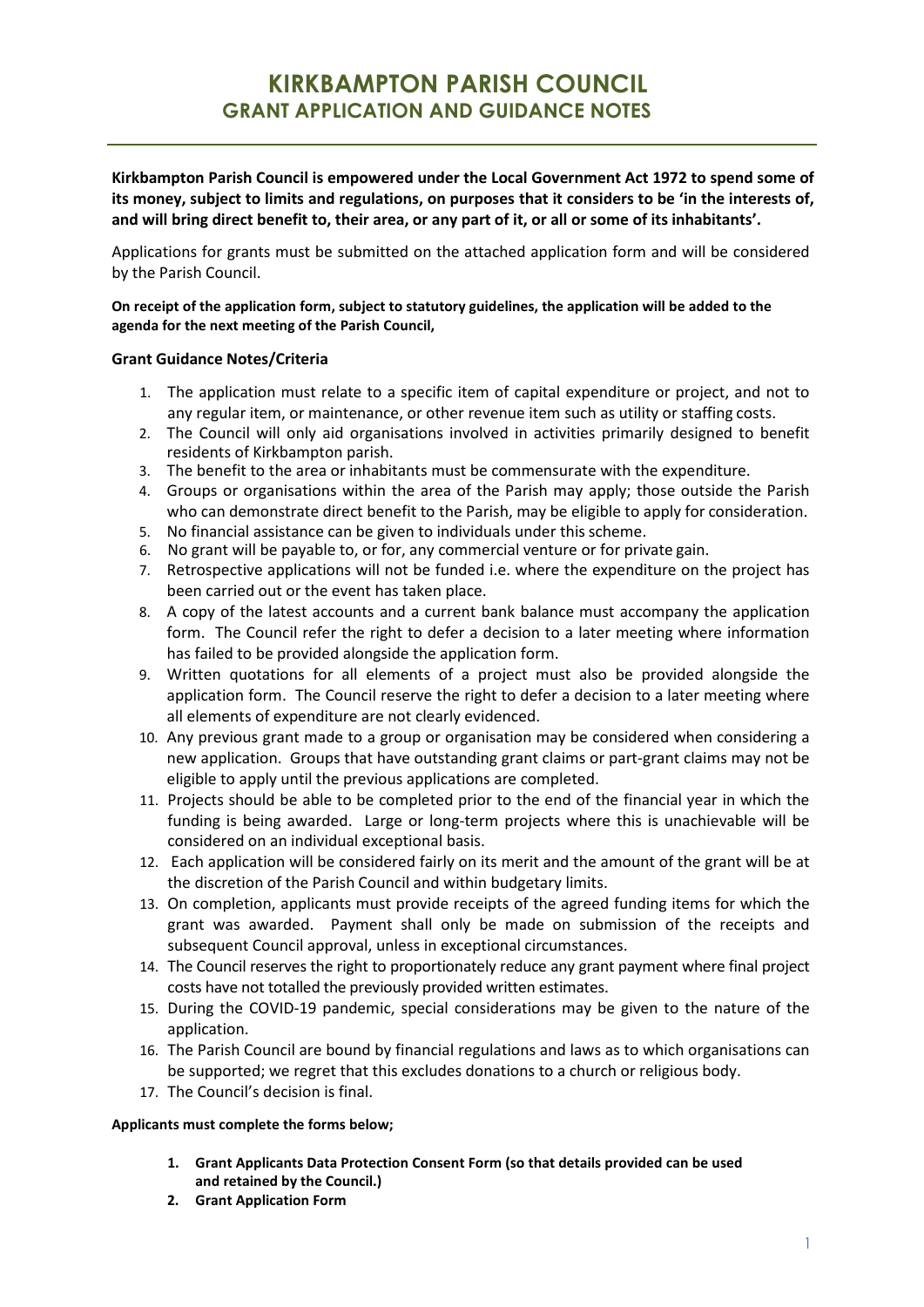### **KIRKBAMPTON PARISH COUNCIL GRANT APPLICATION AND GUIDANCE NOTES**

# **GRANT APPLICANTS DATA PROTECTION CONSENT FORM**

**Your privacy is important to us but we would like to communicate with you to help us carry out our duties and let you know about our activities. To do this, we need your consent to hold and use your details. Please fill in your name, address and other contact information and confirm your consent by ticking the boxes below.**

| Name                 |  |
|----------------------|--|
|                      |  |
| Address              |  |
|                      |  |
|                      |  |
|                      |  |
|                      |  |
|                      |  |
| <b>Email Address</b> |  |
| Telephone            |  |
|                      |  |
|                      |  |
| Signature            |  |
|                      |  |
| Date                 |  |

You can grant consent to any or all of the purposes listed below as appropriate. You can withdraw or change your consent at any time by contacting the Acting Clerk (Mrs Sarah Kyle, Hill House, Walton, Brampton, CA8 2DY). You can find out more about how we use your data from our "Privacy Notice" which is available from our website [www.kirkbamptonweb.co.uk](http://www.kirkbamptonweb.co.uk/) Please confirm your consent below.

- We may contact you to keep you informed about what is going on in the council's area, including news, events, meetings, clubs, groups and activities.
- **As a representative/official of a local group, we may use your details, as supplied to us, for example as a point of contact for that group**

|  | We may use your name and contact details in our newsletters, or on our website, or on our Facebook page |  |  |  |
|--|---------------------------------------------------------------------------------------------------------|--|--|--|
|--|---------------------------------------------------------------------------------------------------------|--|--|--|

|  | We may use your photograph in our newsletters, or on our website, or on our Facebook page |
|--|-------------------------------------------------------------------------------------------|
|--|-------------------------------------------------------------------------------------------|

 $\Box$  Other – please state:

#### Keeping in touch:

| □ | Yes please, I would like to receive communications by email     |
|---|-----------------------------------------------------------------|
| □ | Yes please, I would like to receive communications by telephone |
| П | Yes please, I would like to receive communications by post      |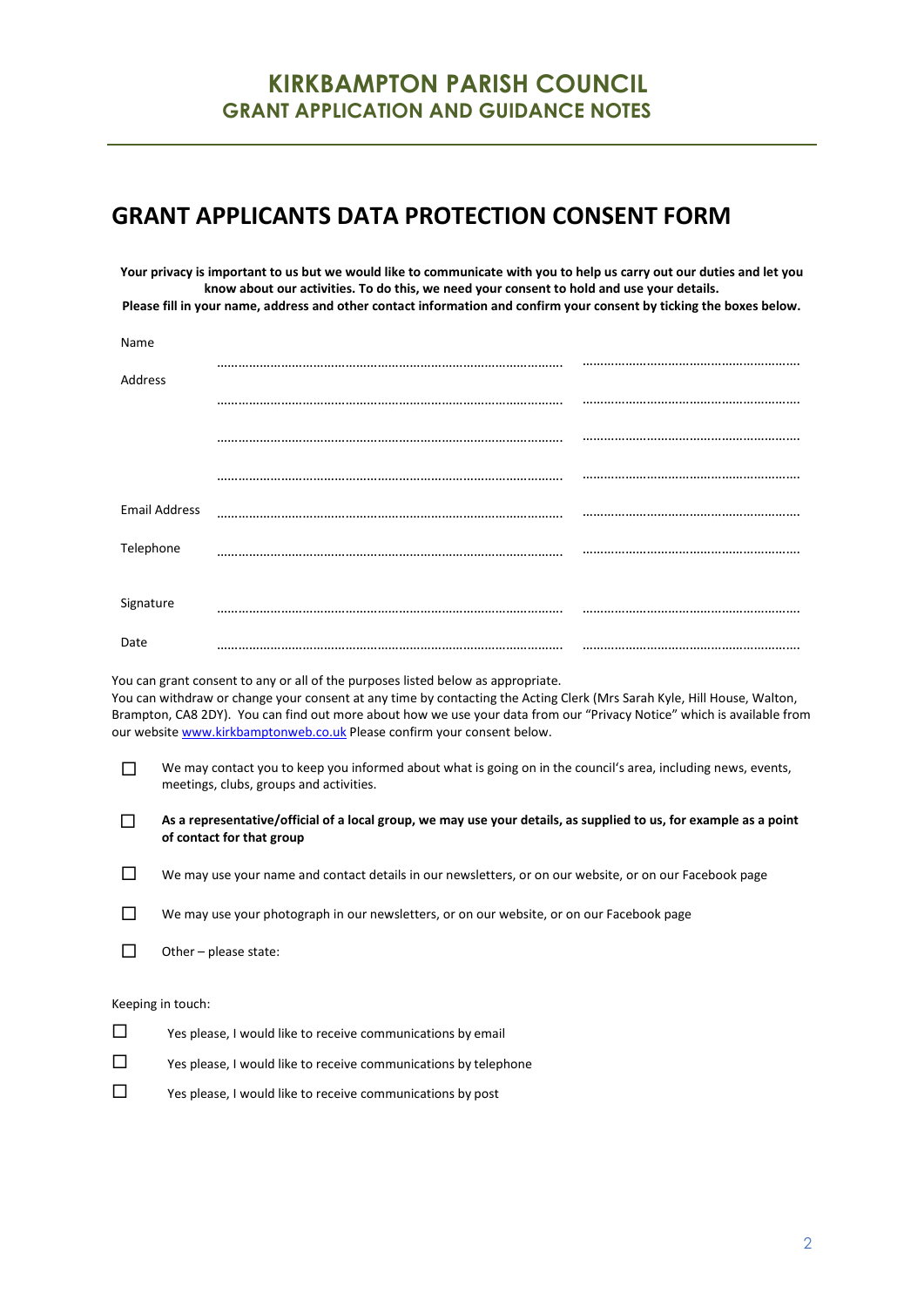# **KIRKBAMPTON PARISH COUNCIL GRANT APPLICATION AND GUIDANCE NOTES**

### **Kirkbampton Parish Council Grant Application Form**

**1. Name of Group / Organisation**

**2. Correspondence Address**

**E-mail**

*.*

**Telephone**

**3. What are the main activities of your Group / Organisation?**

| Describe the project for which funding is required (Include: The projected time scale and who will |
|----------------------------------------------------------------------------------------------------|
| benefit from the project)                                                                          |

*Note : Please attach any action plans, estimates or supporting information which you mayhave.*